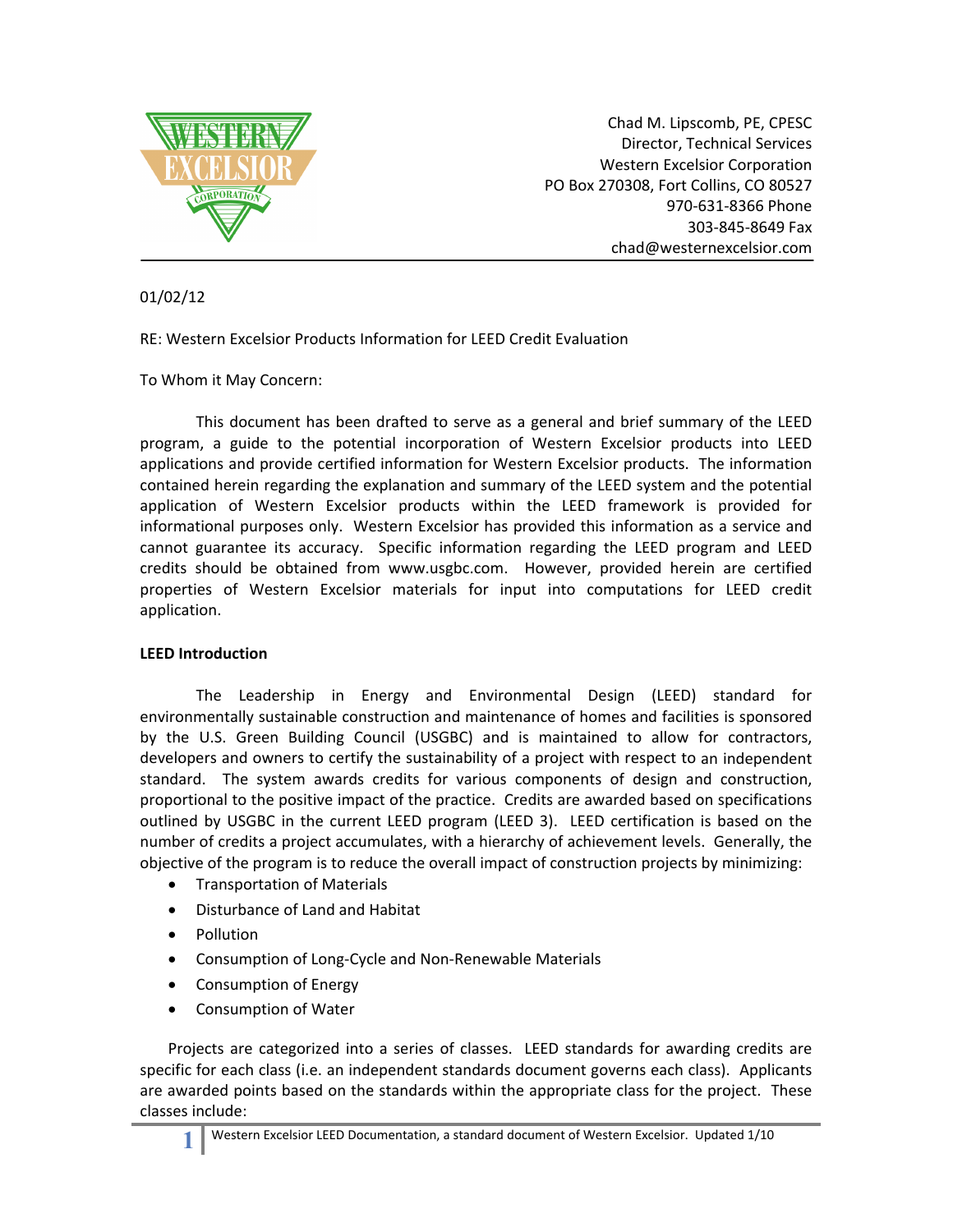- New Construction
- Existing Buildings: Operations and Maintenance
- Commercial Interiors
- Core and Shell
- Schools
- Retail
- Healthcare
- Homes
- Neighborhood Development

Within each class, standards are categorized into sections. Each section covers a specific aspect of the construction/operation of the project, the type of practices that are awarded credits, and the governance of credit awarding. Specifically, sections within each class include:

- Sustainable Sites (SS)
- Water Efficiency (WE)
- Energy and Atmosphere (EA)
- Materials and Resources (MR)
- Indoor Environmental Quality (IQ)
- Innovation in Design (ID)
- Regional Priority (RP)

Thus, under New Construction, points may be awarded for beneficial practices with respect to Sustainable Sites, Water Efficiency, Energy and Atmosphere, Materials and Resources, Indoor Environmental Quality and Innovation in Design. Similarly, points may be awarded for any of the other classes for each section.

Projects are awarded credits based on the application of the contractor, developer or owner. Manufacturers of construction materials may assist and support in the application for LEED certification by providing certified product specific properties.

## **Western Excelsior and LEED**

Western Excelsior manufactures a series of erosion and sediment control products that contribute both directly and indirectly for credit. For instance, as an example of an indirect contribution, planting native vegetation is awarded credit and Western Excelsior Erosion Control Blankets (ECBs) and Mulch can assist in the establishment of the vegetation. As an example of direct contribution, many of Western Excelsior materials are completely degradable, consist of mostly pre‐consumer recycled content or rapidly renewable content and can be considered local within 500 miles of the manufacturing plant of origin. Table 1 presents a summary of all of the categories that Western Excelsior products contribute to LEED credit award both indirectly and directly.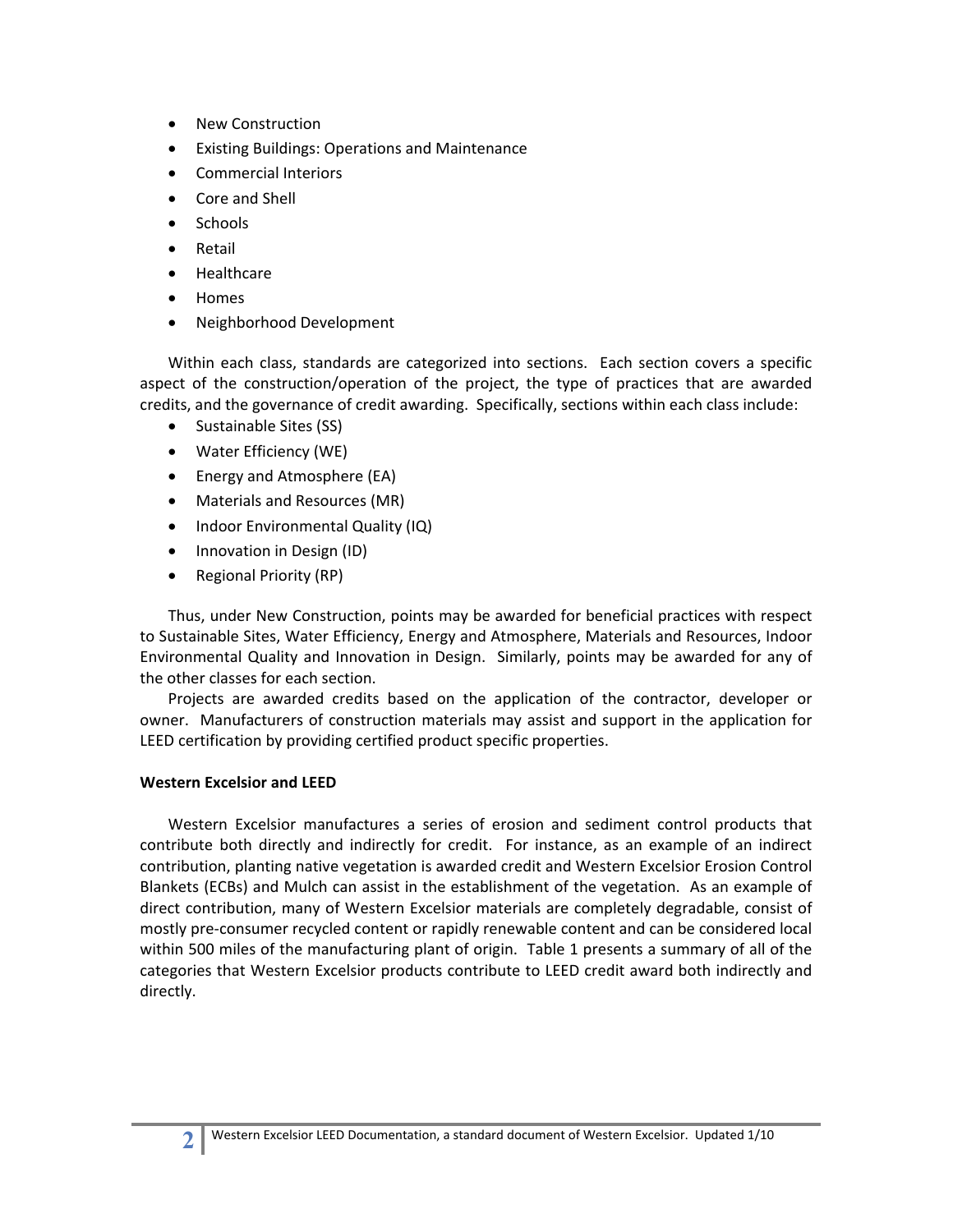| Class                                              | Section         | Name                                                                         | Points       |
|----------------------------------------------------|-----------------|------------------------------------------------------------------------------|--------------|
| New<br>Construction                                | SS Prereg 1     | <b>Construction Activity Pollution Prevention</b>                            | N/A          |
|                                                    | SS 5.1          | Site Development, Protect or Restore Habitat                                 | 1            |
|                                                    | SS 5.2          | Site Development, Maximize Open Space                                        | $\mathbf{1}$ |
|                                                    | SS 6.1          | Stormwater Design, Quantity Control                                          | 1            |
|                                                    | SS 6.2          | Stormwater Design, Quality Control                                           | 1            |
|                                                    | SS 7.2          | Heat Island Effect, Roof                                                     | 1            |
|                                                    | <b>WE1</b>      | Water Efficient Landscaping                                                  | 1            |
|                                                    | WE <sub>2</sub> | Inoovative Wastewater Technologies                                           | 1            |
|                                                    | MR 4.1          | Recycled Content, 10%                                                        | 1            |
|                                                    | MR 4.2          | Recycled Content, 20%                                                        | 1            |
|                                                    | MR 5.1          | Regional Materials, 10%                                                      | 1            |
|                                                    | MR 5.2          | Regional Materials, 20%                                                      | 1            |
|                                                    | MR <sub>6</sub> | Rapidly Renewable Materials                                                  | 1            |
| Existing<br><b>Buildings:</b><br>Operations<br>and | SS <sub>3</sub> | Integrated Pest Management, Erosion Control and Landscaping                  |              |
|                                                    |                 | Management Plan                                                              | $\mathbf{1}$ |
|                                                    | <b>SS 5</b>     | Reduced Site Disturbance, Protect or Restore Open Space                      | 1            |
|                                                    | SS <sub>6</sub> | Stormwater Management                                                        | 1            |
|                                                    | SS 7.2          | Heat Island Reduction, Roof                                                  | 1            |
| Maintenance                                        | WE <sub>3</sub> | Water Efficient Landscaping                                                  | $1 - 3$      |
| Core and Shell                                     | SS Prereq 1     | <b>Construction Activity Pollution Prevention</b>                            | N/A          |
|                                                    | SS 5.1          | Site Development, Protect or Restore Habitat                                 | 1            |
|                                                    | SS 5.2          | Site Development, Maximize Open Space                                        | 1            |
|                                                    | SS 6.1          | Stormwater Design, Quantity Control                                          | 1            |
|                                                    | SS 6.2          | Stormwater Design, Quality Control                                           | $\mathbf{1}$ |
|                                                    | SS 7.2          | Heat Island Effect, Roof                                                     | 1            |
|                                                    | WE <sub>1</sub> | Water Efficient Landscaping                                                  | $1 - 2$      |
|                                                    | WE <sub>2</sub> | Innovative Wastewater Technologies                                           | 1            |
|                                                    | MR 4.1          | Recycled Content, 10%                                                        | 1            |
|                                                    | MR 4.2          | Recycled Content, 20%                                                        | 1            |
|                                                    | MR 5.1          | Regional Materials, 10%                                                      | 1            |
|                                                    | MR 5.2          | Regional Materials, 20%                                                      | 1            |
|                                                    | SS Prereq 1     | Construction Activity Pollution Prevention                                   | N/A          |
| <b>Schools</b>                                     | SS 5.1          | Site Development, Protect or Restore Habitat                                 | 1            |
|                                                    | SS 5.2          |                                                                              | 1            |
|                                                    | SS 6.1          | Site Development, Maximize Open Space<br>Stormwater Design, Quantity Control | $\mathbf{1}$ |
|                                                    | SS 6.2          | Stormwater Design, Quality Control                                           | 1            |
|                                                    | SS 7.2          | Heat Island Effect, Roof                                                     | 1            |
|                                                    | <b>WE1</b>      | Water Efficient Landscaping                                                  | $1 - 2$      |
|                                                    | WE <sub>2</sub> | Innovative Wastewater Technologies                                           |              |
|                                                    | MR 4.1          |                                                                              | 1<br>1       |
|                                                    | MR 4.2          | Recycled Content, 10%                                                        |              |
|                                                    |                 | Recycled Content, 20%                                                        | 1            |
|                                                    | MR 5.1          | Regional Materials, 10%                                                      | 1            |
|                                                    | MR 5.2          | Regional Materials, 20%                                                      | 1            |
| Homes                                              | MR <sub>6</sub> | Rapidly Renewable Materials                                                  | 1            |
|                                                    | SS 1.1          | Site Stewardship, Erosion Controls During Construction                       | N/A          |
|                                                    | SS 2.1          | Landscaping, No Invasive Plants                                              | 1            |
|                                                    | SS 2.2          | Landscaping, Basic Landscape Design                                          | 2            |
|                                                    | SS 2.3          | Landscaping, Limit Conventional Turf                                         | $1 - 3$      |
|                                                    | SS 2.4          | Landscaping, Drought-Tolerant Plants                                         | $1 - 2$      |
|                                                    | SS 2.5          | Landscaping, Reduce Overall Irrigation Demand by at Least 20%                | $2 - 6$      |
|                                                    | SS 4.1          | Surface Water Management, Permeable Lot                                      | $1 - 4$      |
|                                                    | SS 4.2          | Surface Water Management, Permanent Erosion Controls                         | $\mathbf{1}$ |
|                                                    | SS 4.3          | Surface Water Management, Management of Runoff From Roof                     | $1.5 - 2$    |
|                                                    | <b>WE 2.3</b>   | <b>Irrigation System</b>                                                     | $1 - 4$      |

Table 1 – Summary of LEED Contributions for Western Excelsior Products

**3** Western Excelsior LEED Documentation, a standard document of Western Excelsior. Updated 1/10